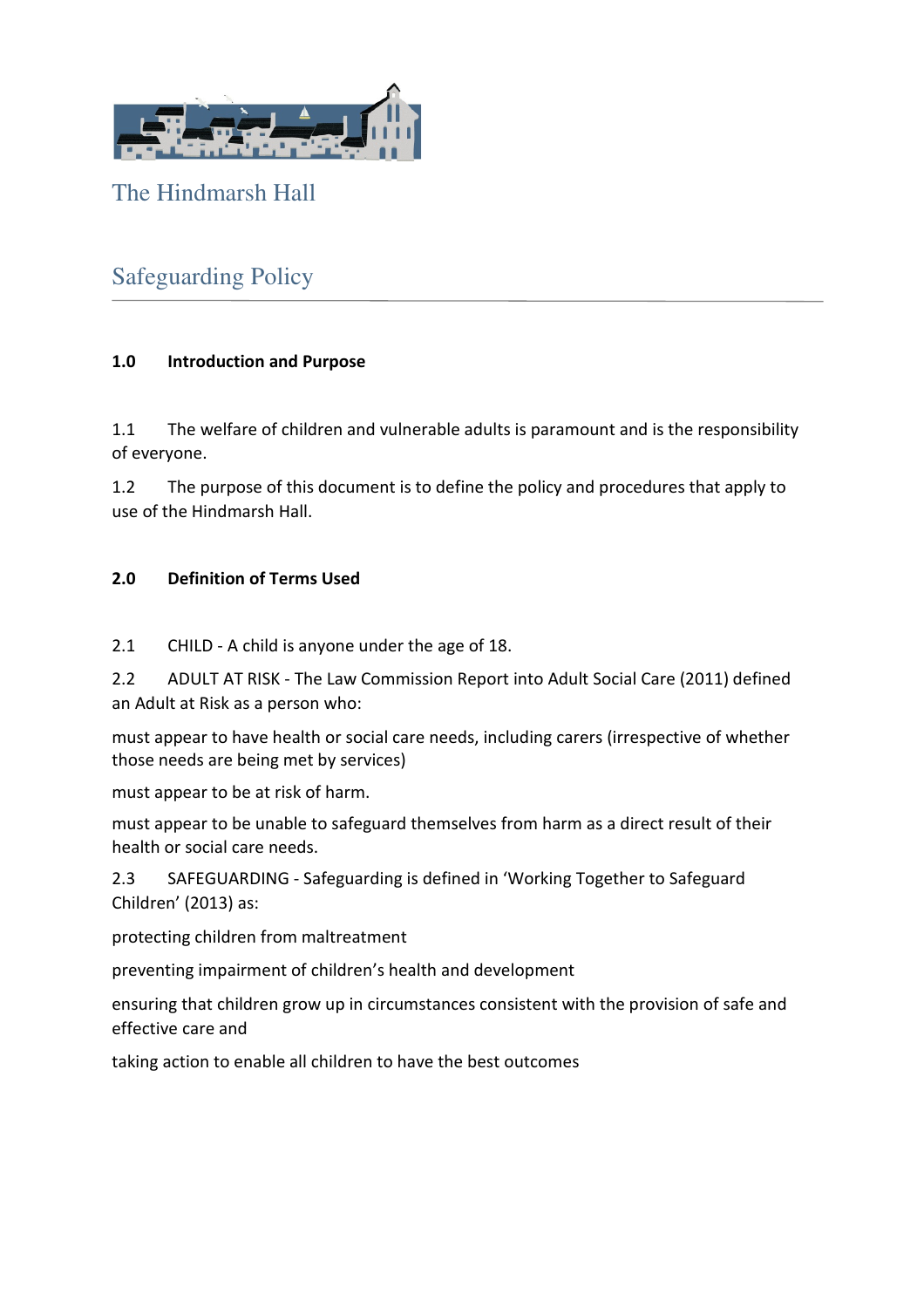2.4 ABUSE OF A CHILD - The NSPCC have identified specific forms of abuse which may be perpetrated against a child. These are defined as:

Bullying

Emotional abuse

Physical abuse

Child trafficking

Neglect

Sexual abuse

2.5 ABUSE OF AN ADULT - The Law Commission's Report into Adult Social Care defines harm as including but not limited to:

ill treatment (including sexual abuse, exploitation and forms of ill treatment which are not physical)

the impairment of health (physical or mental) or development (physical, intellectual, emotional, social or behavioural)

self-harm and neglect

unlawful conduct which adversely affects property, rights or interests (for example, financial abuse).

## **3.0 Principles of our Policy**

 3.1 Children and vulnerable adults (adults at risk) have a right to use the Hindmarsh Hall protected and free from abuse of any kind regardless of gender, ethnicity, disability, sexuality or beliefs.

 3.2 The Trustees of the Hindmarsh Hall have a duty to safeguard all children and vulnerable adults who use their facilities.

3.3 This policy applies to all Trustees and all users of the Hindmarsh Hall.

 3.4 This policy will be reviewed and approved annually and whenever there is a change in the laws or published guidelines.

 3.5 This policy is available for anyone to inspect on the Hindmarsh Hall web site or by request from the Secretary.

 3.6 Anyone with a conviction for a sexual offence against a child or vulnerable adult, whenever it was committed, is not considered suitable as a Trustee.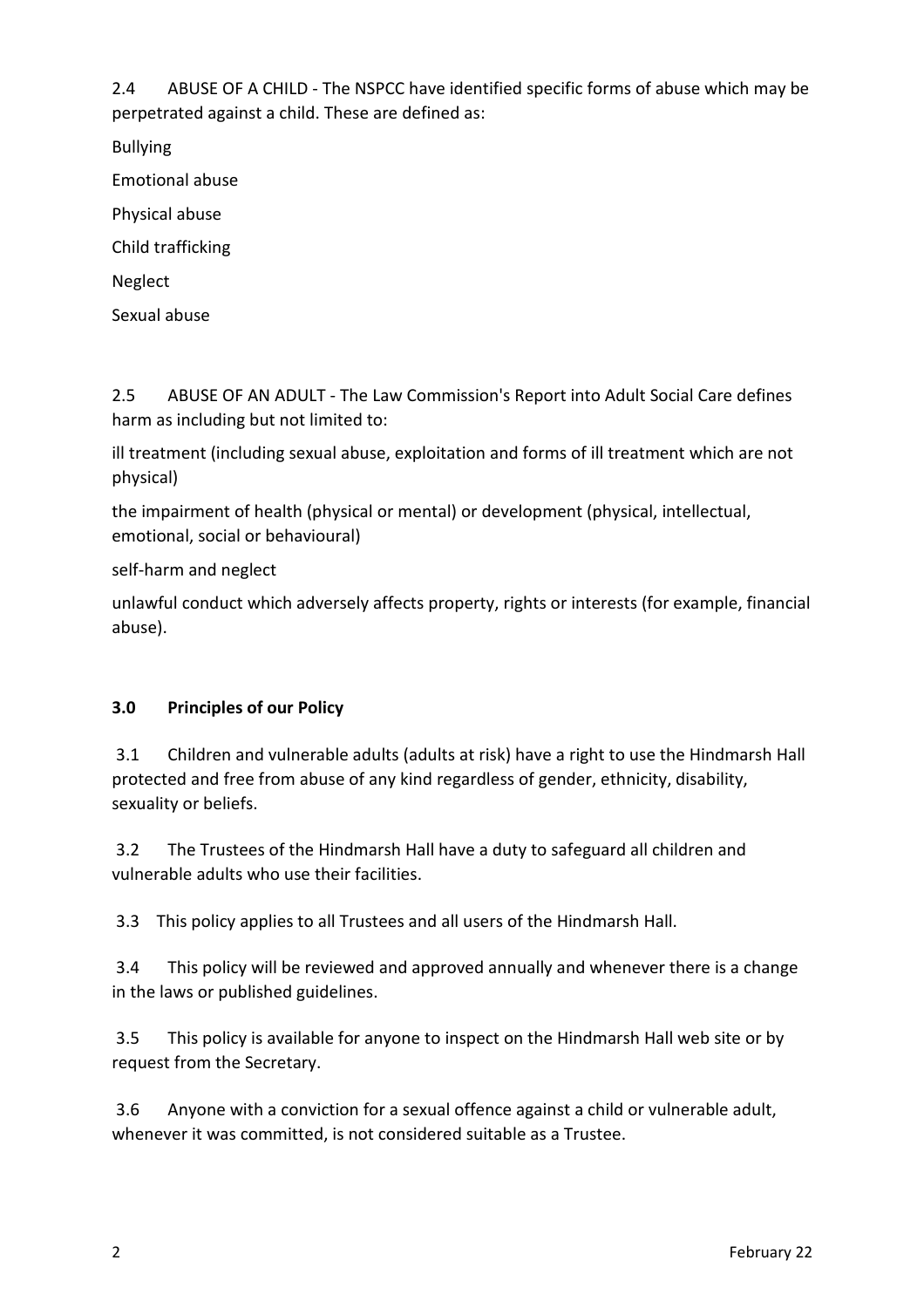3.7 All concerns and allegations of abuse will be taken seriously by Trustees and responded to appropriately - this may require a referral to social services and, in emergencies, the police

## **4.0 Responsibilities**

4.1 The Trustee with specific responsibility for safeguarding (Delegated Lead) is Maureen Bickerdike. The Deputy is Hilda Blythe

4.2 All users of the Hindmarsh Hall are responsible for reporting suspicions of abuse using the contact details below.

 4.3 The Delegated Lead should be advised of any safeguarding incidents that occur in the Hindmarsh Hall so that the appropriate preventive action can be taken. Confidentiality will be observed but information sharing will be necessary if a child or adult is deemed to be at risk of harm.

## **5.0 Reporting Suspicions of Abuse**

Trustee lead for safeguarding and child protection:

Name Maureen Bickerdike

Phone/email: 01665 830516 maureen.bickerdike@gmail.com

**Onecall 01670 536 400**

**NSPCC Helpline 0808 800 5000** 

#### **6.0 DBS Checks**

6.1 Anyone who is involved in regulated activity (as defined by law) with children or vulnerable adults requires a DBS check.

6.2 Trustees are not involved in regulated activity as part of their responsibilities and do not require checks.

6.3 Certain hirers who provide services to children will be included in the definition of regulated activity. They will be required to provide a copy of their Safeguarding Policy and proof of DBS clearance when their letting is negotiated or renewed.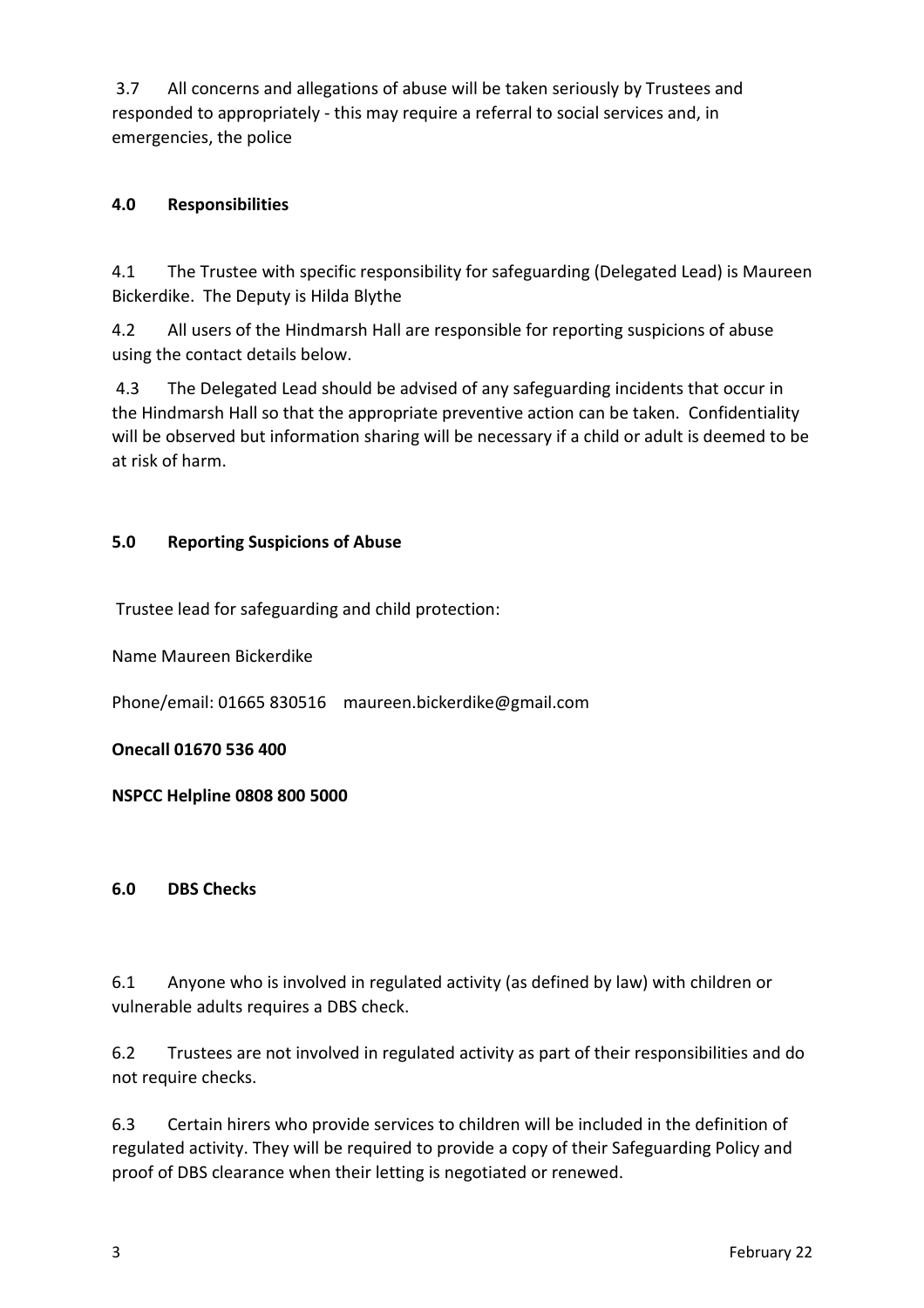#### **7.0 Lettings**

7.1 Hirers will be made aware that no children may be admitted to films when they are below the age classification for the film on show.

7.2 No gambling, apart from raffles and tombolas, or entertainment of an adult or sexual nature is permitted on the premises.

 7.3 Organisations hiring the hall for activities for children/vulnerable adults will be asked to show their Safeguarding Policy before the first booking commences. Individuals hiring the hall for activities for children/vulnerable adults will be made aware of the Hindmarsh Hall's Safeguarding Policy.

 7.4 In addition, any individual or group hiring the hall to provide a facility for children (playgroups, youth clubs for example) will be required to show their DBS clearance to the Lettings Secretary and the disclosure number will be recorded. Any delegation of that hirer to other people to supervise the children is the responsibility of the hirer and the Lettings Secretary will not vet these delegates for DBS clearance.

#### **8.0 Extremism and the Prevent Duty**

8.1 Trustees will not permit the facilities to be used for any extremist activity.

(The UK government currently defines extremism as, **'vocal or active opposition to fundamental British values,** including democracy, the rule of law, individual liberty and mutual respect and tolerance of different faiths and beliefs'.)

#### **HM Government (2015) The Prevent Duty Guidance for England and Wales**

**9.0 Other Safeguarding Issues**